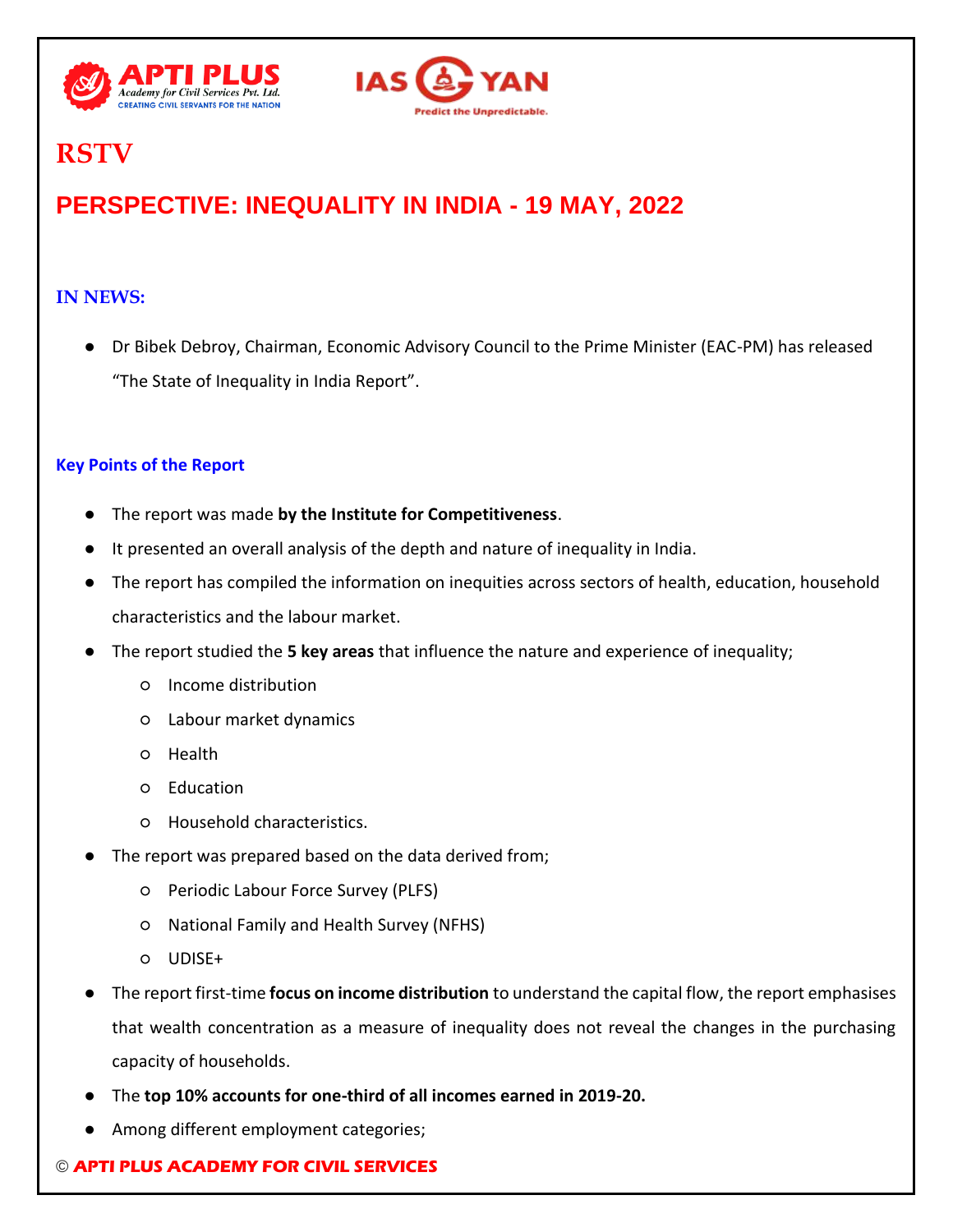



- Self-employed workers (45.78%)
- Regular salaried workers (33.5%)
- Casual workers (20.71%).
- The country's unemployment rate is 4.8% (2019-20), and the worker population ratio is 46.8%.
- Improvement in the Health infrastructural capacity with a shift in focus on rural areas.
- Education and household conditions have improved due to targeted efforts through several social protection schemes, especially in the area of water and sanitation that have increased the standard of living.
	- According to NFHS-5 (2019-21), **97% of households have electricity access, 70% have improved access to sanitation, and 96% have access to safe drinking water.**

#### **Inequality in India: A general analysis**

- Unemployment had reached a 45-year high in 2017-18, as revealed by NSO's Periodic Labour Force Survey (PLFS).
- Two-thirds of people in India live in poverty: 8% of the Indian population lives on less than \$2 a day.
- Over 30% even have less than \$1.25 per day available they are considered extremely poor.
	- This makes the Indian subcontinent one of the **poorest countries in the world**; women and children, the weakest members of Indian society, suffer the most.
- India is the second-most populous country after China with about 1.2 billion people and is the seventhlargest country in the world with an area of 3,287,000 km².
- The highly contrasted country has enjoyed growth rates of up to 10% over many years and is one of the largest economies in the world, with a gross domestic product (GDP) of 1,644 billion US dollars.
	- But **only a small percentage of the Indian population has benefited from this impressive economic boom so far**, as the majority of people in India are still living in abject poverty.
- According to a recently released Oxfam Report, the income of 84% of households in the country declined in 2021.
- India is the **third-largest number of billionaires in the world** after China and the United States, with more billionaires than France, Sweden and Switzerland combined.
- In 2021, the total wealth of 100 of India's wealthiest people reached a record high of Rs 57.3 Lakh

### © **APTI PLUS ACADEMY FOR CIVIL SERVICES**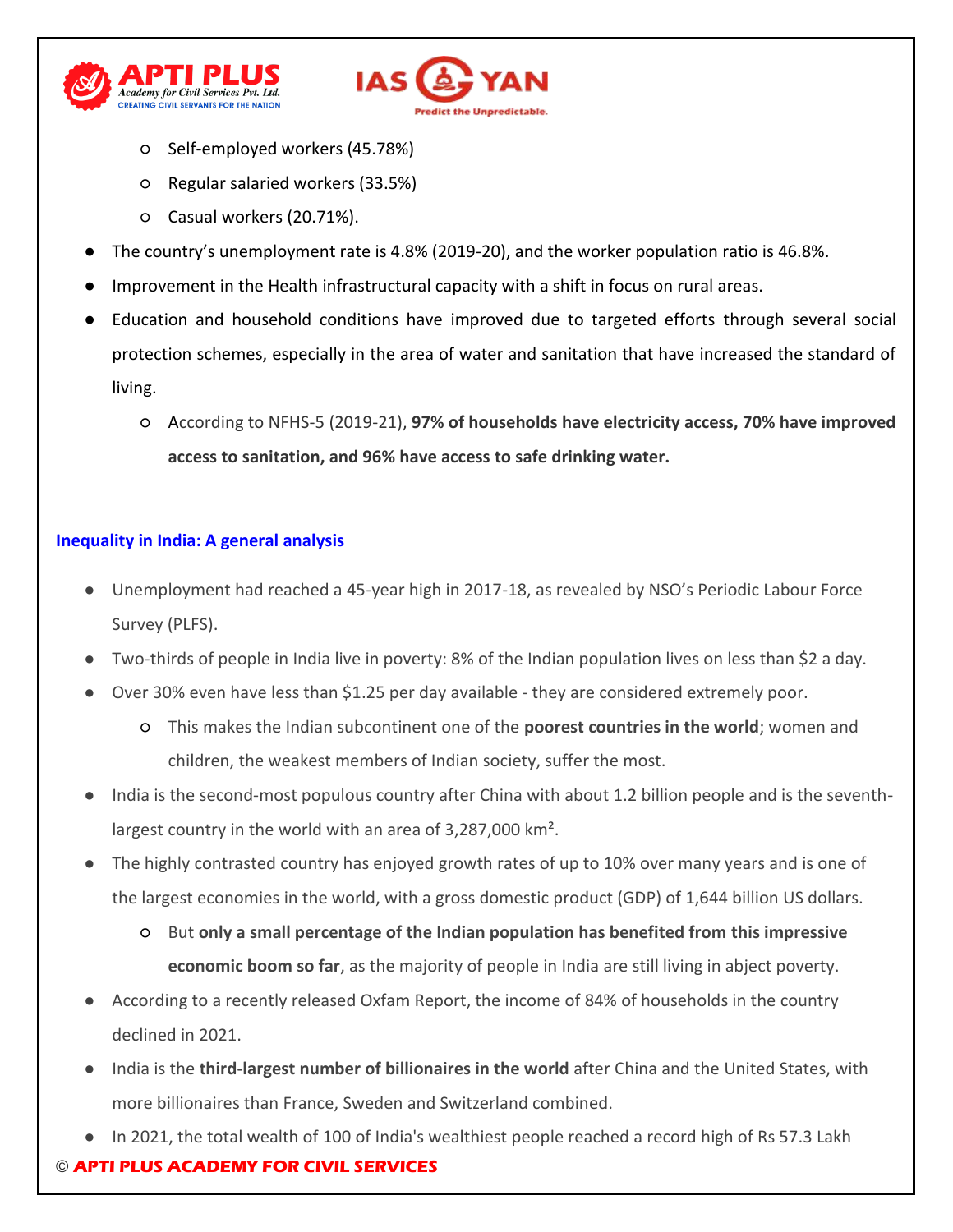



Crore (\$ 775 billion). In the same year, **the bottom 50% of the population accounted for only 6% of national wealth.** Oxfam described inequality as economic violence, adding that lack of access to health care, gender-based violence, hunger and climate change kill 21,000 people each day.

● According to data from the National Sample Survey (NSS) (201718), the out-of-pocket cost (OOPE) of private hospitals is about 6 times that of inpatient treatment in public hospitals and 2 to 3 times that of outpatient treatment. India's average OOPE is 62.67 %, while the world average is 18.12%.



#### *Copyright infringement not intended*

#### **Reasons behind Poverty in India**

- **Illiteracy and lack of quality education:** Despite more than 15 million graduates being produced every year, there are no jobs available for them due to a lack of quality education. Most of these graduates are studying outdated educational syllabi and hence cannot be productively employed anywhere.
- **The vicious trap of poverty:** Prevalence of massive malnourishment, stunting and wasting amongst children which negatively impact their physical and mental potential pushing them deeper into the vicious trap of poverty for the rest of their lives.
- © **APTI PLUS ACADEMY FOR CIVIL SERVICES Sub-standard health outcomes:** More than 60% of the household incomes in many families are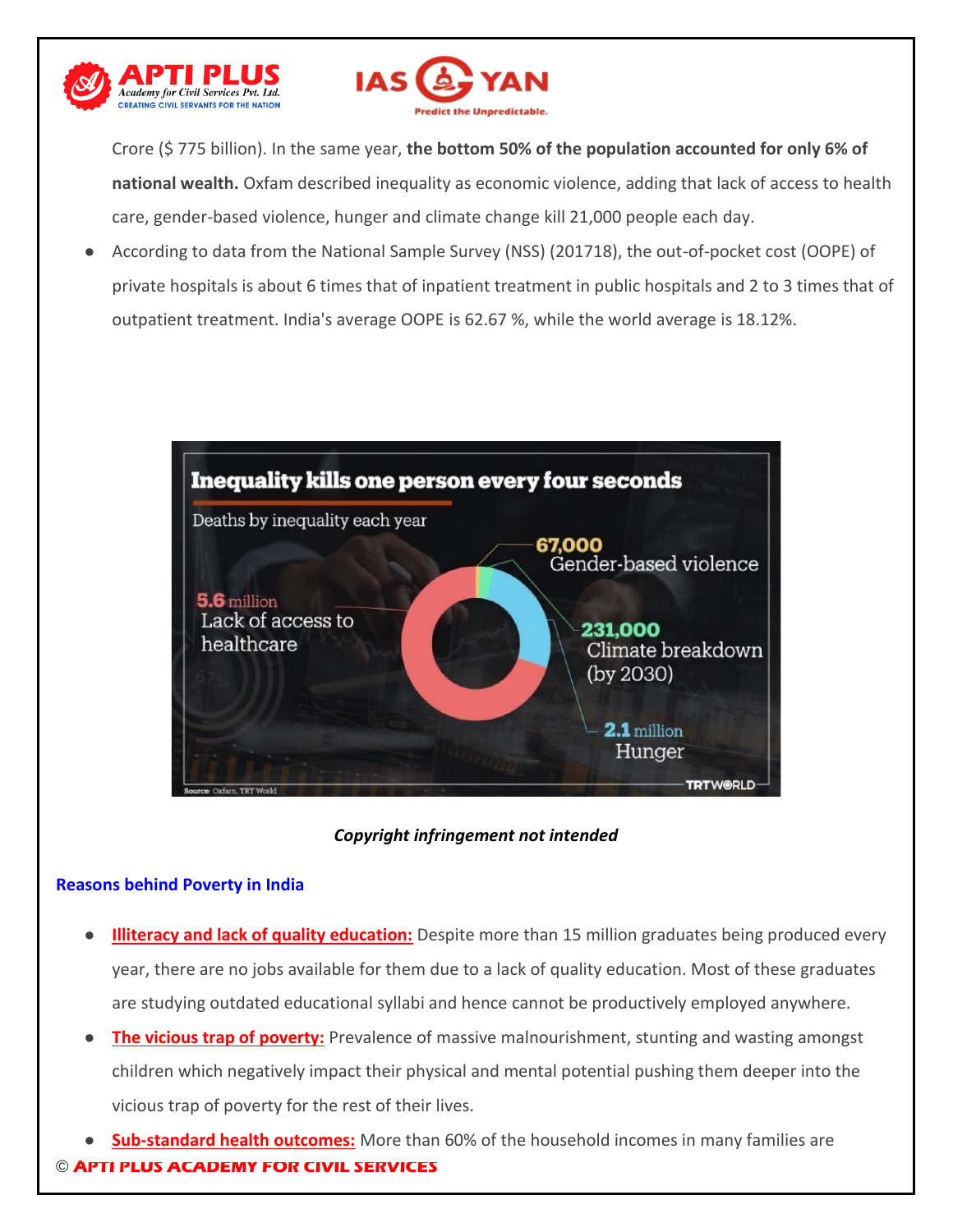



devoted to health expenditure. This out of pocket expenditure on healthcare is one of the biggest pull factors for poverty.

- Administrative Bottleneck: Certain government policies favour one sector over the other. Also, there is a lack of rule of law and enforcement of laws such as the Minimum Wages Act.
- **Income Inequality:** According to Oxfam, the top 10% of the Indian population holds 77% of the total national wealth. 73% of the wealth generated in 2017 went to the richest 1%, while 67 million Indians who comprise the poorest half of the population saw only a 1% increase in their wealth**.**
- **Discrimination:** Discrimination and poverty go hand in hand. Discrimination can both cause poverty and be a hurdle in alleviating poverty. Ex: Discrimination against women, SC, ST, Disabled, Old age people etc is one of the major causes of poverty among them.
- **Nature of job:** Approximately 56% of the total working population is in the agricultural sector. Which is marked by poor landholding, low productivity and disguised unemployment?
- The issue of low employment growth within industrial and service sectors has contributed to stagnant or declining standards of living.
- **Inadequate public infrastructure:** Lack of accessibility to primary health care centres, quality public schools, research institutions, roads, waterways, rural markets, etc. act complementary to the rise and sustenance of poverty in India.
- **Poor policy structure:** Given the vicious cycle of poverty, government hand-holding is needed to support those above poverty lines to prevent them from slipping below the line.

#### **Way Ahead**

- **The growth of the population at the current rate should be checked** by the implementation of policies and awareness promoting birth control.
- All efforts should be made to **increase the employment opportunities in the country,** either by inviting more foreign investments or by encouraging self-employment schemes.
- Measures should be taken to **bridge the immense gap that remains in the distribution of wealth among different levels of society**. A 99% one-off windfall tax on the wealth gains of the 10 wealthiest men in Covid19 alone will generate \$812 billion.
- Certain Indian states are more poverty-stricken than others like Odisha and the North East states.

### © **APTI PLUS ACADEMY FOR CIVIL SERVICES**